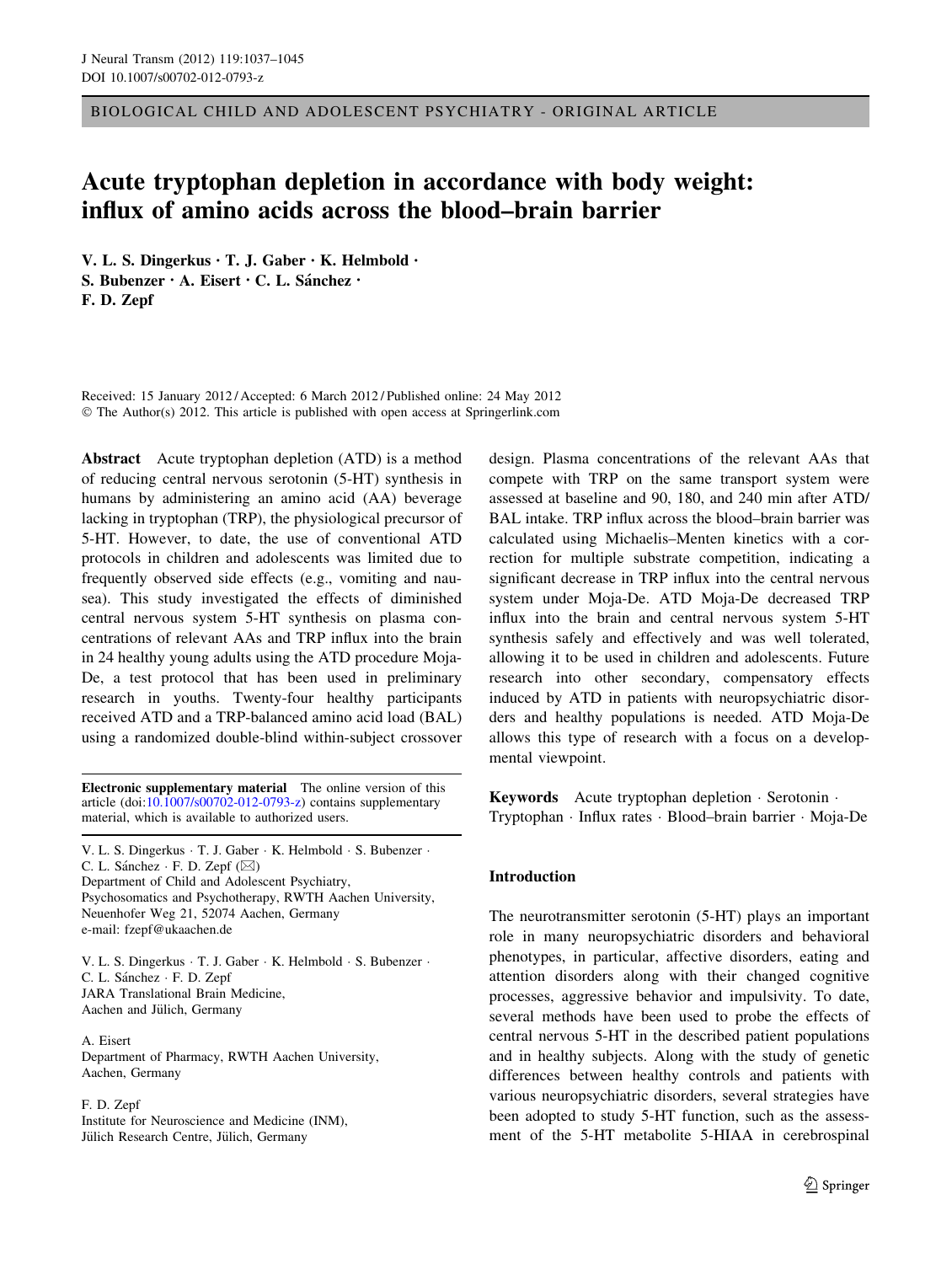fluid, the prolactin (PRL) response to fenfluramine (FEN) administration, and the uptake of 5-HT in platelets. However, studying central nervous 5-HT function in children and adolescents is difficult, particularly because many previously used methods are rather invasive (i.e., such as the assessment of 5-HIAA in CSF) or cannot be undertaken because of cardiac risks, especially valvular heart disease [PRL–FEN response, (Connolly et al. [1997;](#page-7-0) Graham and Green [1997;](#page-7-0) Li et al. [1999](#page-7-0))]. In addition, the administration of SSRIs to youths as a way to probe central nervous 5-HT function by enhancing the availability of 5-HT is limited in terms of randomized controlled trials, in particular when healthy controls are involved.

Acute tryptophan depletion (ATD) is one possible way to achieve a short-term serotonergic dysfunction in the central nervous system in humans. The administration of an amino acid beverage that lacks TRP, the physiological amino acid precursor of 5-HT, diminishes its uptake into the brain. ATD occurs because all the relevant amino acids in the beverage use the same active large neutral amino acid (LNAA) transport system (L-1) in the capillary cell plasma membrane to pass the blood–brain barrier. The L-transport system was localized in different kinds of cells in the human body. However, the L-1-system at the capillary endothelial cells of the blood–brain barrier differs from the L-system found in other human cells (as for example in the gastrointestinal tractus, hepatic and renal tissue) because of its 100- to 1,000-fold higher affinity for the outlined amino acids (Oldendorf and Szabo [1976](#page-7-0); Kewitz [2002\)](#page-7-0). In past research the sum for the unidirectional influx of all LNAAs was calculated with 50 nmol/ min/g brain tissue (Oldendorf and Szabo [1976](#page-7-0); Smith et al. [1987a](#page-7-0), [b\)](#page-7-0). As was demonstrated by previous work, the uptake of amino acids using L-1 at the blood–brain barrier marks a facilitated diffusion of amino acids into the brain and follows Michaelis–Menten kinetics with competitive substrate inhibition (Smith et al. [1987a](#page-7-0), [b;](#page-7-0) see also Kewitz [2002\)](#page-7-0). In order to determine influx-properties and affinity constants of different amino acids in order to be able to calculate influx rates several in vitro and in vivo methods were developed (e.g., in vitro measurements with isolated capillary endothelial cells of the blood–brain barrier, indicator-dilution technique, etc., see Kewitz [2002](#page-7-0) and Pardridge [1998\)](#page-7-0). Such information on affinity constants and influx rates of different amino acids is of particular importance in order to perform quantitative calculations in humans. As outlined by Kewitz [\(2002](#page-7-0)), the affinity towards L-1 of different amino acids is correlated with the polarity of the molecules, and unipolar hydrophobic amino acids (such as tryptophan and phenylalaline) were shown to have the highest affinity with respect to L-1 as indexed by their rather low  $K<sub>m</sub>$  values (in enzyme kinetics,  $K<sub>m</sub>$  values approximate the affinity of a particular enzyme for a specific substrate). For example, a low  $K<sub>m</sub>$  value is indicative of a rather high affinity of a particular amino acid for the L-1 transporter, which in turn leads to a faster accomplishment of the maximum rate of conversion  $(V_{\text{max}})$ . In contrast to this, a high  $K_{\text{m}}$  value would lead to a slower accomplishment of  $V_{\text{max}}$ . As was shown by animal research the uptake of LNAAs into the brain is saturated under physiological conditions, and this process is considered to be independent of sodium (Pardridge [1998](#page-7-0); Smith [2000](#page-7-0)). The underlying concept of ATD, a physiological neurodietary method to lower central nervous 5-HT synthesis in humans, builds on the increase in plasma concentrations of other amino acids as achieved by their dietary administration (often after an overnight fasting period), which in turn impacts the transcapillary influx of TRP over the blood–brain barrier which follows the underlying principles of facilitated diffusion. The administration of an amino acid beverage without TRP causes the competitive antagonism at the L-1 of the consumed competing amino acids (CAAs) with endogenous TRP. Due to these amino acids, the overall influx of TRP across the blood–brain barrier is diminished. As a result of the decreased TRP uptake into the central nervous system (CNS), there is reduced substrate availability for tryptophan hydroxylase 2 (TPH2, which is half-saturated under physiological conditions), the enzyme that limits the rate of synthesis of 5-HT in the CNS. Moreover, amino acid intake stimulates protein synthesis in the liver. This synthesis requires additional TRP from plasma stores and contributes to 5-HT depletion, in addition to the passive diffusion of amino acids across the blood–brain barrier (Zepf [2012\)](#page-8-0).

We recently developed a new ATD protocol, Moja-De, that administers relevant amino acids depending on body weight (Kewitz [2002;](#page-7-0) Demisch et al. [2002\)](#page-7-0), allowing its use in children and adolescents without the side effects, such as vomiting and nausea, that were frequently observed in adult populations (Zepf et al. [2008b,](#page-8-0) [2009c\)](#page-8-0). This weight-adapted protocol takes a positive correlation between body weight and plasma TRP into account (Kewitz [2002](#page-7-0); Demisch et al. [2002\)](#page-7-0). This particular protocol is well tolerated and can be used in children and adolescents (Stadler et al. [2007](#page-7-0); Zepf et al. [2008a,](#page-8-0) [b](#page-8-0), [c,](#page-8-0) [2009d](#page-8-0)); however, to date, no publications have demonstrated a decreased influx of TRP into the brain after Moja-De administration. The present explorative approach administered the ATD Moja-De procedure to healthy young adults to validate the procedure used in this study regarding its impact on TRP influx into the brain and its influence on CNS 5-HT synthesis. We calculated the influx data for TRP entering the brain across the blood–brain barrier under the influence of the ATD Moja-De paradigm versus a balanced amino acid load (BAL) that served as the control condition.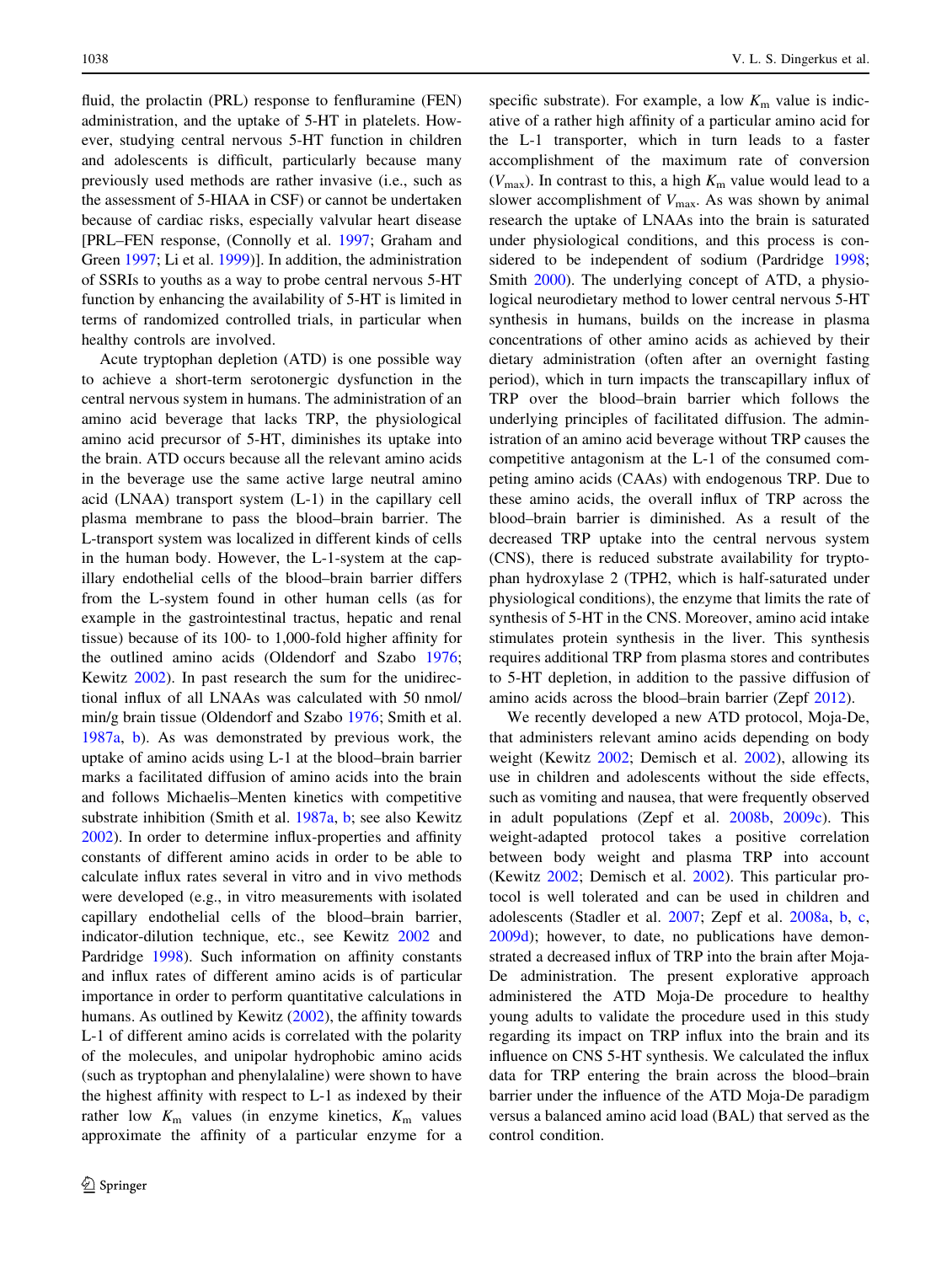#### **Methods**

## Study design

This study employed a randomized double-blind withinsubject repeated-measures design to administer ATD and BAL on different days. The ATD/BAL administration was a within-subject repeated-measures factor. After an overnight protein fast, the participants received the ATD/BAL amino acids in a beverage each morning. Before ATD/BAL intake, a baseline (T0) blood sample, drug screen, and pregnancy tests (in females) were administered. Three additional blood samples were taken 90 min (T1), 180 min (T2), and 270 min (T3) after the ATD/BAL intake each day.

## Sample

The sample consisted of 24 participants aged 21–30 years (12 males and 12 females; mean age  $= 25.34 \pm 2.09$ . years). The mean weight of the whole sample was 70.54  $\pm$  11.86 kg, the mean BMI was 23.04  $\pm$  1.86 kg/m<sup>2</sup>. The complete demographic data of the study sample with respect to the two genders are provided as Supplementary Online Material. The Ethics Committee of the Faculty of Medicine, RWTH Aachen University, approved the study protocol. The inclusion criteria were good physical and mental health, as assessed by an experienced clinician through an interview. The exclusion criteria were an IQ under 85, the presence of a developmental disorder, schizophrenia, affective disorder, psycho-organic syndrome, drug abuse, somatic disease, the regular use of medication, and pregnancy. Before the study, the participants were screened for psychiatric disorders using a standardized interview [SKIDPIT-light; (Demal [1999\)](#page-7-0)]. All the participants provided oral and written informed consent to participate in the study. The participants were financially compensated after the study.

#### Depletion procedure

Prior to study participation, recommendations for a standard breakfast containing no TRP were provided to all participants. All participants confirmed that they had followed these recommendations on each day of testing. Moja-De administers amino acids (AAs) within an aqueous suspension, in which the relevant AA quantities are in accordance with the participants' body weights (Stadler et al. [2007](#page-7-0); Zepf et al. [2008a](#page-8-0), [b](#page-8-0), [c,](#page-8-0) [2009a](#page-8-0), [b,](#page-8-0) [d;](#page-8-0) Zepf and Poustka [2008](#page-8-0)). After an overnight protein fast, some participants received ATD on 1 day and BAL on another day; other participants received these solutions in the reverse order. The AA quantities in Moja-De were as follows (dosage per 10 kg of body weight): L-phenylalanine (PHE 1.32 g), L-leucine (LEU 1.32 g), L-isoleucine (ILE 0.84 g), L-methionine (MET 0.5 g), L-valine (VAL 0.96 g), L-threonine (THR 0.6 g), and L-lysine (LYS 0.96 g). The BAL beverage contained the same AA quantities with an additional 0.7 g of TRP per 10 kg of body weight. Nine participants (37.5 %, six females and three males) received ATD on their first day, and 15 participants (62.5 %, six females and nine males) received ATD on their second day of participation.

#### Laboratory assessment

Blood samples were collected for each time point in heparinized and nonheparinized tubes. After collection, they were kept at room temperature for 30 min and then centrifuged at 3,500g for 10 min. Subsequently, the remaining serum and plasma were placed in new tubes, and all the tubes were kept at  $-80$  °C until their transportation to the laboratory and analysis. Plasma AA concentrations were assessed using high-pressure liquid chromatography (HPLC) after precolumn derivatization using orthophthaldialdehyde (OPA). Albumin-bound TRP was separated from free TRP using an Amicon Ultra-0.5 centrifugal filter at 14,000g for 30 min (Merck-Millipore, Darmstadt, Germany), which retains compounds larger than 10 kDa.

## Calculation of the TRP influx into the brain

TRP influx across the blood–brain barrier into the brain is characterized by unidirectional uptake and depends on TRP concentrations and competing LNAAs. The brain capillary LNAA carrier L-1 is the main transport mechanism for LNAAs, and these cannot be synthesized in the CNS (Oldendorf and Szabo [1976](#page-7-0); Pardridge [1983;](#page-7-0) Smith and Stoll [1998\)](#page-7-0). As a consequence, the unidirectional influx rates for the AA uptake from the plasma into the brain in terms of a transcapillary influx following facilitated diffusion at L-1 can be calculated using the Michaelis–Menten equation with a correction for multiple substrate competition (Pardridge [1983](#page-7-0); Smith et al. [1987a\)](#page-7-0). As regards the used approach Michaelis–Menten kinetics provide a simple and valid mathematical model to describe the relationship between a substrate and its availability after reaction of the substrate with an enzyme to form a specific product. Briefly, Michaelis–Menten kinetics can describe the conversion of a substrate by an enzymatic mechanism with respect to the availability and concentration of the substrate, and provide an approximation for the reaction rate. The net uptake of TRP over the blood–brain barrier in terms of a transcapillary influx at L-1 builds on two major components: the outlined passive transport of amino acids at L-1 that can be facilitated by integral proteins, and a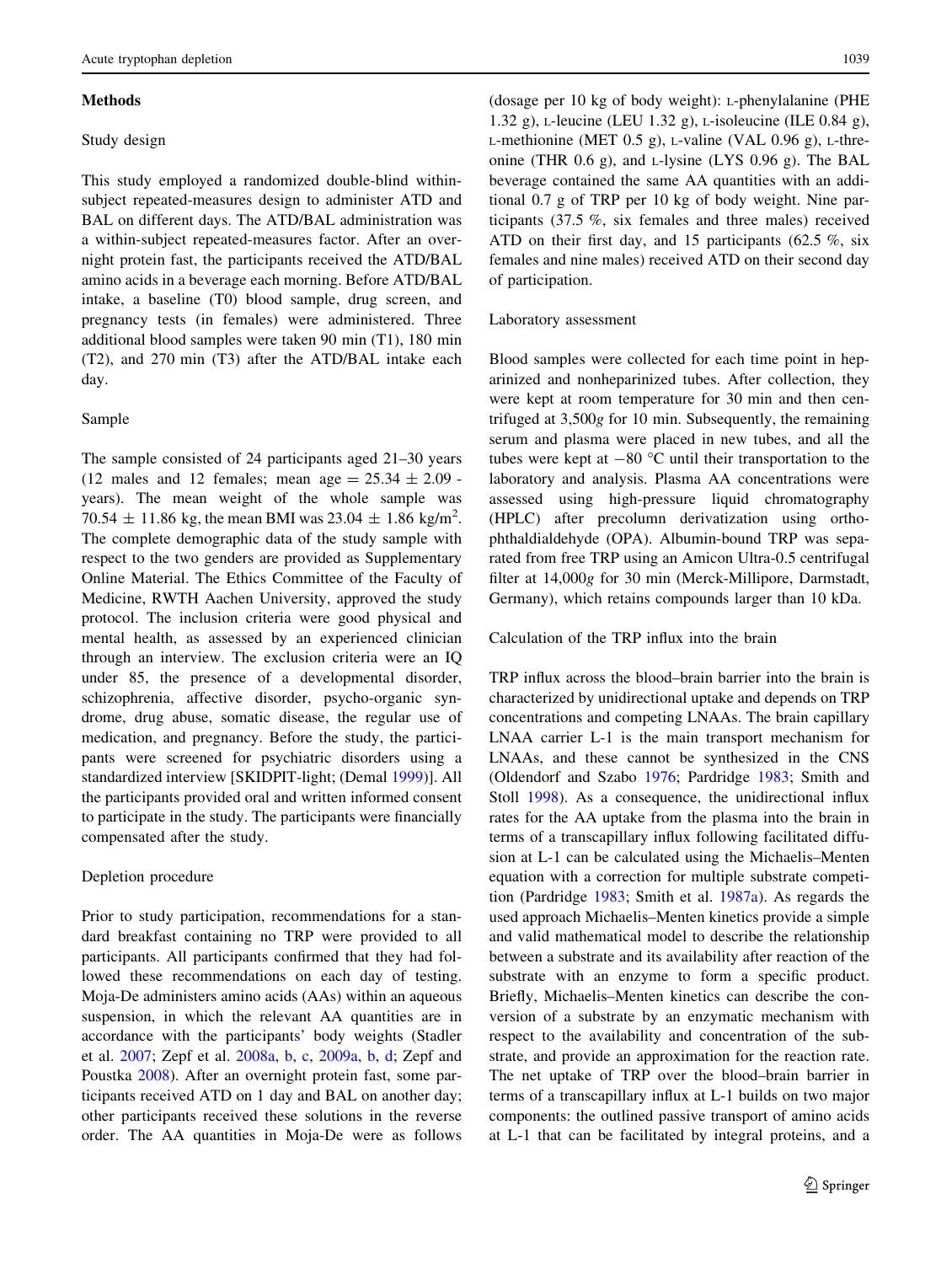further proportion that follows passive diffusion (Kewitz [2002\)](#page-7-0). The formula based on Michaelis–Menten kinetics that was used to calculate the influx-rate of tryptophan over the blood–brain barrier (see Kewitz [2002\)](#page-7-0) was

$$
TRP \ \ \text{influx} = V_{\text{max}}C/\Big(K_{\text{m}}\Big[1+\sum (C_{i}/K_{i})\Big]+C\Big)+K_{\text{d}}C
$$

with  $C =$  plasma concentration of TRP,  $V_{\text{max}} =$  maximum rate of conversion,  $K_m =$  affinity constant for TRP (Michaelis constant),  $C_i$  = plasma concentration of CAAs,  $K_i$  = affinity constants of CAAs,  $K_d$  = diffusion constant. Of note,  $K<sub>m</sub>$  resembles the substrate concentration that is related to the rate of conversion that resembles 50 % of  $V_{\text{max}}$  for the relevant amino acid. In order to perform the above-mentioned calculations, transport constants for different amino acids from previously published studies were adopted and implemented into the mathematical model (Smith et al. [1987a,](#page-7-0) [b;](#page-7-0) Smith and Stoll [1998\)](#page-7-0).

## Data analyses

The level of statistical significance was set at  $p < 0.05$ . Because of the exploratory nature of the present investigation, significant  $p$  values were not subject to alpha adjustments. All the dependent variables were tested for normality using the Kolmogorov–Smirnov goodness of fit test with regard to the full sample, and males and females were also tested independently. Regarding the whole sample, all the variables were normally distributed except THR. Regarding the sexes separately, only the female VAL levels were not normally distributed. Separate repeatedmeasures analyses of variance (RMANOVAs) investigated the following effects: ATD on TRP, ATD on fTRP plasma concentrations, on the LNAA/TRP ratio, and on the influx of TRP across the blood–brain barrier. Treatment (ATD vs. BAL) and time after intake were the within-participant factors, whereas sex was the between-participants factor. The same within- and between-participant factors were used for separate RMANOVAs to test the effect of ATD on the other AA (i.e., ILEU, LEU, LYS, MET, PHE, THR, TRP, fTRP, TYR, and VAL) concentrations.

#### Results

## Effects of Moja-De on amino acid plasma concentrations

Overall ATD Moja-De was well tolerated in the whole sample. The different influx curves for TRP and fTRP are given in Fig. [1a](#page-4-0), b. Table [1](#page-4-0) provides the degrees of freedom  $(df)$ , F values  $(F)$ , and significance  $(p$  value) of the RMANOVAs for the different AAs. Treatment (ATD vs.

BAL,  $p < 0.001-0.023$  and ( $p < 0.001-0.001$ ) influenced almost all the AA plasma levels significantly. Figure [2](#page-5-0)a, b provides all the concentration means and standard deviations of TRP and fTRP for the different treatment conditions (ATD vs. BAL) and time points (T1–T3) in the whole study sample. The data on the different AA concentrations except TRP-derived parameters (TRP, fTRP) are provided as Supplementary Online Material. Only TYR (which was not included in the ATD and BAL beverages) was unaffected by treatment [treatment F  $(1, 92) = 1.076$ ,  $p = 0.311$ ; time  $F(2, 46) = 8.838$ ,  $p = 0.001$ . As expected, all the AA concentrations (except TRP) initially increased after ATD administration (see Supplementary Online Material). There were significant effects of both treatment and time, as well as a significant treatment-bytime interaction on the TRP and fTRP levels (see below; Table [1\)](#page-4-0), which indicates that there was a remarkable decrease in TRP and fTRP plasma concentrations after ATD intake for all post-administration time points (see Fig. [2](#page-5-0)a, b).

Effects of ATD and time on TRP concentrations, TRP influx across the blood–brain barrier, and the TRP/CAA ratio

Significant main effects of time after AA intake and treatment and a significant treatment-by-time interaction of TRP concentrations and TRP-related parameters were detected (TRP/fTRP plasma levels, TRP/fTRP influx across the blood–brain barrier, the TRP/CAA ratio, and the fTRP/CAA ratio). After ATD ingestion, clear decreases in total TRP and fTRP were observed, while after BAL ingestion, both AAs increased [TRP treatment  $F(1, 92)$  $= 743.140, p < 0.001$ ; TRP time F (2, 46) = 19.034, p < 0.001; fTRP treatment  $F(1, 92) = 234.384, p < 0.001$ ; fTRP time  $F (2, 46) = 35.198, p < 0.001$ . Similar results were identified for the fTRP/CAA ratio [treatment  $F (1, 92) = 187.409, p < 0.001$ ; time  $F (2, 46) = 4.514,$  $p = 0.016$ ], the TRP/CAA ratio [treatment F (1, 92) = 764.177,  $p < 0.001$ ; time F (2, 46) = 9.652,  $p < 0.001$ ], total TRP influx [treatment F  $(1, 92) = 1,340.715, p \lt \theta$ 0.001; time  $F(2, 46) = 3.147$ ,  $p = 0.053$ ] and fTRP influx [treatment  $F (1, 92) = 285.477$ ,  $p < 0.001$ ; time  $F (2, 46)$  $= 4.464$ ,  $p = 0.017$ . These results show that these parameters decreased after ATD intake but increased after BAL intake, suggesting that ATD Moja-De lead to a robust reduction in central nervous system TRP availability and 5-HT synthesis.

#### Discussion

ATD Moja-De ingestion significantly decreased plasma TRP levels and consequently reduced TRP influx across the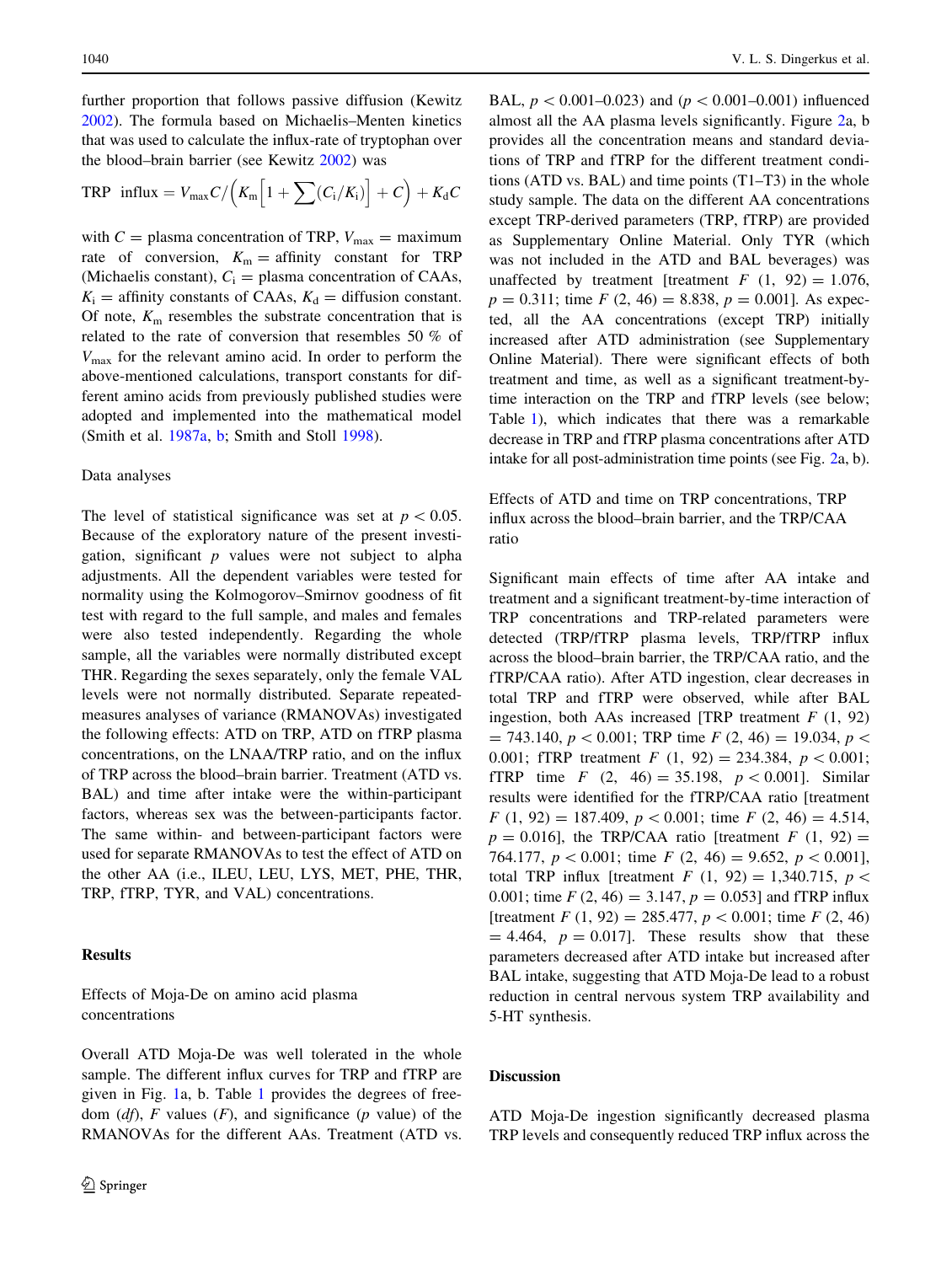<span id="page-4-0"></span>Table 1 Results including degrees of freedom (df),  $\overline{F}$  values  $(F)$ , and the significance  $(p \text{ value})$  of different repeated-measures analyses of variance (RMANOVAs) for the amino acids isoleucine (ILE), leucine (LEU), lysine (LYS), methionine (MET), phenylalanine (PHE), threonine (THR), tryptophan (TRP), free tryptophan (fTRP), and tyrosine (TYR)

| Amino acid | Within-participant factors/interaction | df    | $\boldsymbol{F}$ | $p$ value |
|------------|----------------------------------------|-------|------------------|-----------|
| <b>ILE</b> | Treatment                              | 1, 92 | 8.947            | 0.007     |
|            | Time                                   | 2, 46 | 14.980           | < 0.001   |
|            | Treatment $\times$ time                | 2, 92 | 3.114            | 0.054     |
| LEU        | Treatment                              | 1, 92 | 6.009            | 0.023     |
|            | Time                                   | 2, 46 | 44.460           | < 0.001   |
|            | Treatment $\times$ time                | 2, 92 | 1.954            | 0.154     |
| <b>LYS</b> | Treatment                              | 1, 92 | 25.449           | < 0.001   |
|            | Time                                   | 2, 46 | 150.016          | < 0.001   |
|            | Treatment $\times$ time                | 2, 92 | 1.341            | 0.272     |
| <b>MET</b> | Treatment                              | 1, 92 | 13.091           | 0.002     |
|            | Time                                   | 2, 46 | 16.319           | < 0.001   |
|            | Treatment $\times$ time                | 2, 92 | 1.463            | 0.243     |
| PHE        | Treatment                              | 1, 92 | 6.312            | 0.020     |
|            | Time                                   | 2, 46 | 28.476           | < 0.001   |
|            | Treatment $\times$ time                | 2, 92 | 1.549            | 0.224     |
| <b>THR</b> | Treatment                              | 1, 92 | 32.633           | < 0.001   |
|            | Time                                   | 2, 46 | 17.597           | < 0.001   |
|            | Treatment $\times$ time                | 2, 92 | 0.831            | 0.443     |
| TRP        | Treatment                              | 1, 92 | 743.140          | < 0.001   |
|            | Time                                   | 2, 46 | 19.034           | < 0.001   |
|            | Treatment $\times$ time                | 2, 92 | 11.451           | < 0.001   |
| fTRP       | Treatment                              | 1, 92 | 234.384          | < 0.001   |
|            | Time                                   | 2, 46 | 35.198           | < 0.001   |
|            | Treatment $\times$ time                | 2, 92 | 31.166           | < 0.001   |
| <b>TYR</b> | Treatment                              | 1, 92 | 1.076            | 0.311     |
|            | Time                                   | 2, 46 | 8.838            | 0.001     |
|            | Treatment $\times$ time                | 2, 92 | 0.745            | 0.481     |
| <b>VAL</b> | Treatment                              | 1, 92 | 8.923            | 0.007     |
|            | Time                                   | 2, 46 | 54.583           | < 0.001   |
|            | Treatment $\times$ time                | 2, 92 | 1.626            | 0.208     |



Fig. 1 Influx curves (nmol/ min/g brain tissue) of the a total and b free TRP across the blood–brain barrier at the time points T0–T3 after the intake of acute tryptophan depletion (ATD) and a balanced amino acid load (BAL). The data are represented as the mean values ± SD

b  $\mathbf{a}$ 20  $10$ **Total TRP BAL** Free TRP BAL TRP-Influx nmol/min/g TRP-Influx nmol/min/g Free TRP ATD **Total TRP ATD** 8 15  $6 \cdot$  $10$ 4  $\sqrt{5}$  $\overline{\mathbf{c}}$ T2 (190 mill) T2 Lago mini **0 - Space Simper**  $\mathbf 0$ T3 (240 mill  $\overline{0}$ T3 (20 miles **O (Basedine)** T1 (Borring) T1 (Bomin)

Time after intake of ATD/BAL

Time after intake of ATD/BAL

blood–brain barrier compared with BAL. This significant reduction in the TRP influx into the brain occurred 90 min after ATD intake and remained stable at this level 180 and 240 min later. Free and total TRP influxes significantly decreased following ATD administration compared with the baseline (85.324 for fTRP at T2 vs. T0 and 81.084 % for TRP at T2 vs. T0, respectively). For ATD compared with BAL, there was a maximum reduction in the TRP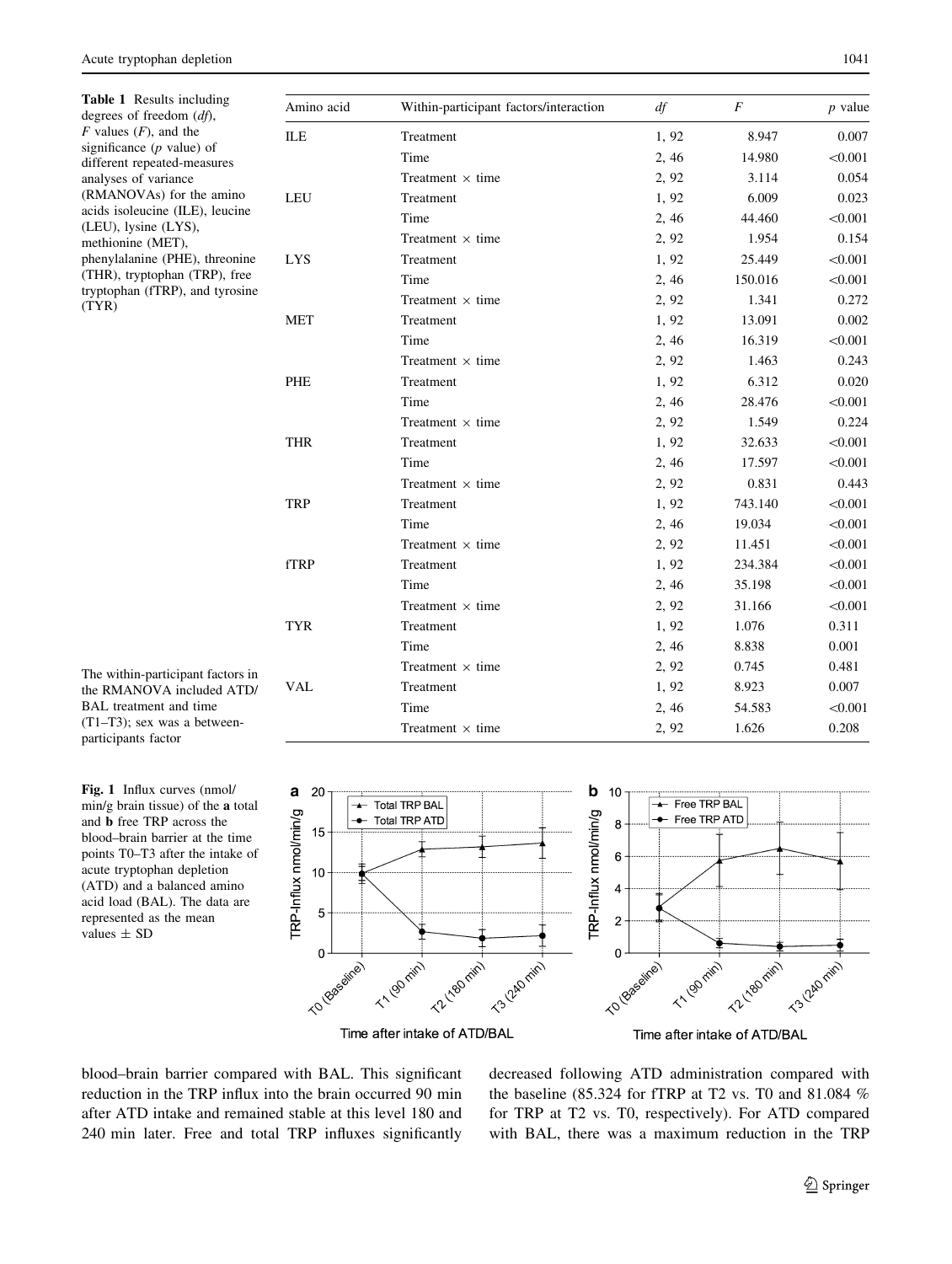<span id="page-5-0"></span>Fig. 2 Plasma concentrations ( $\mu$ mol/l) of the **a** total and **b** free TRP at the time points T0–T3 after the intake of acute tryptophan depletion (ATD) and a balanced amino acid load (BAL). The data are represented as the mean values  $\pm$  SD



influx across the blood–brain barrier, as measured by reduced fTRP levels at T3 (91.305 % under ATD vs. T0) and total TRP levels at T2 (85.900 % under ATD vs. T0). Overall, the data support the assumption that lowering cerebral TRP availability using ATD Moja-De is a reliable and tolerable method of studying CNS serotonin function. This effect is likely due to Moja-De's composition of different AA quantities and its weight-adapted test protocol. ATD Moja-De promises to be a useful tool in additional investigations of serotonin function in animal, adult, and child studies. Our findings indicate that ATD Moja-De is associated with lower plasma TRP concentrations (both free and total TRP), which accords with the pilot work conducted by Kewitz (Kewitz [2002;](#page-7-0) Demisch et al. [2002](#page-7-0)). Because the present study used indirect methods to estimate a decrease in central nervous TRP availability, the Moja-De ATD protocol needs to be validated in animal studies, which is the subject of ongoing research (Biskup et al. [2012\)](#page-7-0).

One major advantage of the present study is that it provides evidence that ATD Moja-De decreases central nervous serotonin function in humans. This is of relevance as ATD Moja-De so far is the only ATD protocol that can be administered to children and adolescents. Following this, the present findings support the use of ATD Moja-De in youngsters, allowing to probe the effects of a short-term decrease in central nervous 5-HT synthesis in youths with different neuropsychiatric disorders as well as healthy subjects. Moreover, as can be seen from the plasma data obtained both total and free TRP decreased significantly under influence of ATD Moja-De, supporting the use of total TRP concentrations in plasma as an estimate for the decrease in central nervous TRP availability after ingestion of ATD Moja-De. This is of relevance, in particular as the determination of free TRP in plasma may cause significant additional costs. The findings of the present study also need to be seen in the light of some limitations. First, although the use of Michaelis–Menten kinetics is a well-established procedure (with evidence coming from multiple animal and human studies), in order to perform calculations as done in the present work this particular approach still provides a somewhat indirect method to estimate a decrease in central

nervous 5-HT synthesis in humans. Further studies, for example using positron emission tomography (PET) in combination with ATD Moja-De would be of particular relevance in order to provide reliable data with respect to changes in receptor binding potentials related to serotonergic neurotransmission under influence of ATD Moja-De. Such data would also provide valuable information with respect to brain areas affected by ATD Moja-De. Second, data on potentially induced oxidative stress under influence of ATD Moja-De, in particular after prolonged depletion (for example several days), are lacking, and which should be the subject of future research.

The validity of ATD has been recently questioned in a review article, although the authors of this review did not deny the fact that ATD lead to lowered central nervous 5-HT synthesis (van Donkelaar et al. [2011](#page-8-0)). One argument raised was that ATD might also involve, or at least lead to, nonserotonergic mechanisms, such as the effects of stress (van Donkelaar et al. [2009b\)](#page-7-0), metabolic and cerebrovascular effects, and, in particular, a changed cerebral blood flow (CBF). For example, studies on altered object memory under ATD in rats showed an improvement after the inhibition of phosphodiesterase (PDE), which in turn can affect CBF, memory, and cognition-related processes (Prickaerts et al. [2002a,](#page-7-0) [b\)](#page-7-0). In addition, ATD as indexed by a diminished TRP/CAA ratio may inhibit nitric oxide synthase (NOS), with evidence obtained from studies on rats (Blokland et al. [1998](#page-7-0); Prickaerts et al. [2002a\)](#page-7-0). As a consequence, subsequently diminished citrulline can lead to a reduced nitric oxide (NO) synthesis (Dawson and Dawson [1996](#page-7-0); Lieben et al. [2004;](#page-7-0) van Donkelaar et al. [2009a\)](#page-7-0). This can directly affect CBF.

A moderate rise in NO concentrations leads to diminished 5-HT release, in contrast to an increased 5-HT release after a minor rise in NO levels (Kaehler et al. [1999](#page-7-0); van Donkelaar et al. [2011\)](#page-8-0). In addition, the diminished activity of different phosphodiesterase (PDE) isoenzymes (PDE5-I, PDE2-I) facilitates NOS activity, affecting cognition and memory through the outlined pathway (Kelly et al. [1994,](#page-7-0) [1995](#page-7-0); Blokland et al. [1998;](#page-7-0) Prickaerts et al. [2002a\)](#page-7-0). PDE5-I and PDE2-I facilitate levels of second messengers, such as cyclic guanosine monophosphate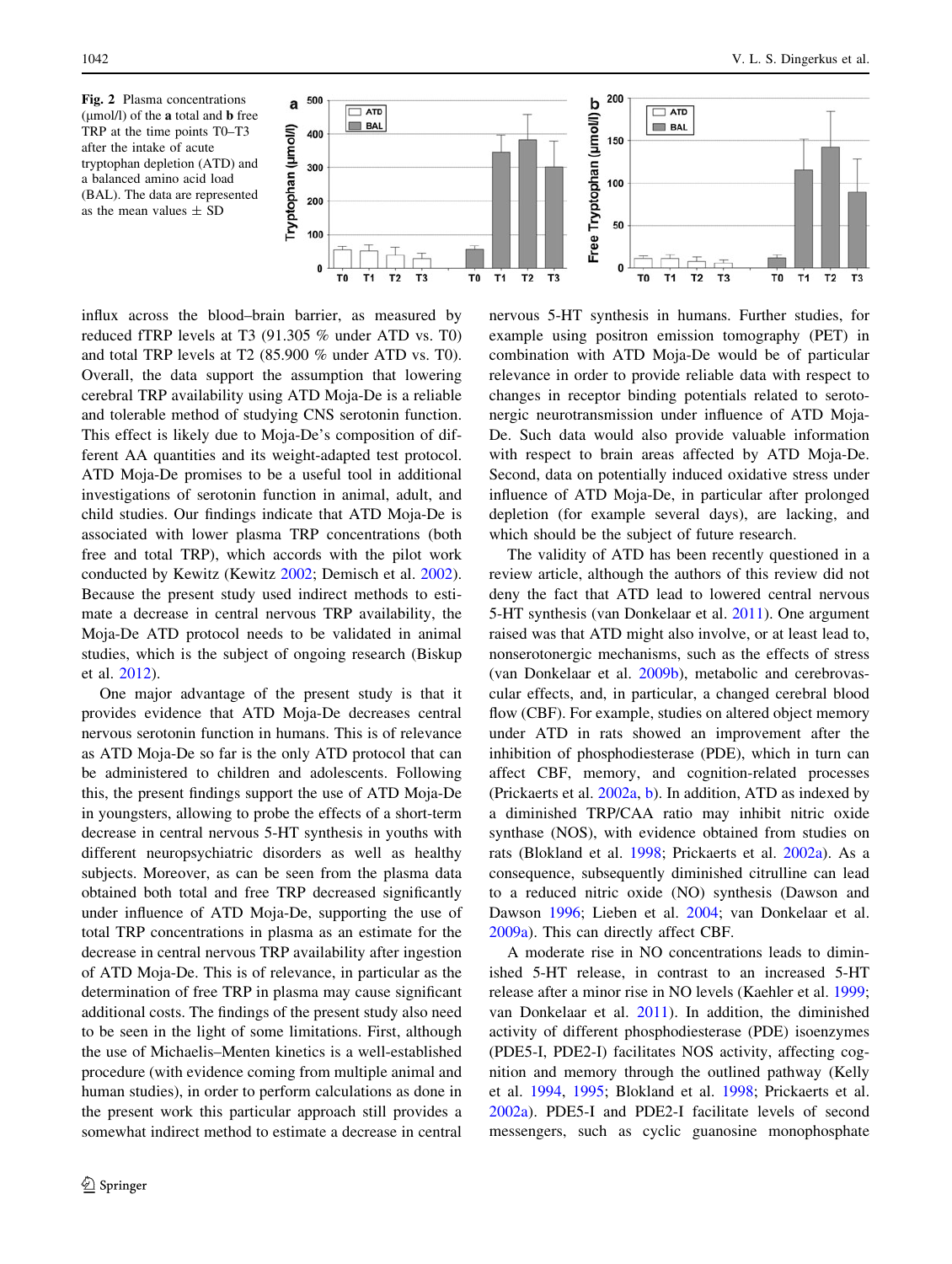(cGMP) and cyclic adenosine monophosphate (cAMP), with cGMP and cAMP having an impact on memory and learning (van Donkelaar et al. [2011;](#page-8-0) Domek-Lopacinska and Strosznajder [2008](#page-7-0); Murad et al. [1978\)](#page-7-0). However, to date, evidence supporting these mechanisms in relation to ATD in humans is lacking. Moreover, as stated by Crockett et al. ([2011\)](#page-7-0), there is sufficient evidence indicating that ATD clearly diminishes stimulated 5-HT release and, above all, brain 5-HT. Further secondary mechanisms related to ATD, in particular processes that can affect CBF, need to be taken into consideration and should be the subject of further investigation.

CBF is also known to impact the ratio of free TRP to albumin-bound TRP. As outlined by van Donkelaar et al. [\(2011](#page-8-0)), the interaction between the glycocalix of the blood–brain barrier and albumin-bound TRP can be increased by low CBF, resulting in a higher dissociation of TRP from albumin (Pardridge and Fierer [1990;](#page-7-0) Smith et al. [1987b;](#page-7-0) van Donkelaar et al. [2011](#page-8-0)). There is a notable debate over whether free or total TRP reflects the reduced influx of TRP over the blood–brain barrier most accurately. On the one hand, data obtained in rats suggest a positive correlation between free TRP and TRP concentrations in the whole brain (Oldendorf and Szabo [1976;](#page-7-0) Biggio et al. [1974\)](#page-7-0). Moreover, the dissociation of albumin-bound TRP induced by endogenous and exogenous ligands resulted in a stronger influx of TRP into the CNS (van Donkelaar et al. [2011;](#page-8-0) Gessa and Tagliamonte [1974](#page-7-0); Tagliamonte et al. [1973\)](#page-7-0). On the other hand, there is also evidence supporting the hypothesis that total TRP concentrations represent a better indicator for the decreased influx of TRP into the brain after ATD administration, which is partly in line with the present results. In particular, TRP is known to be loosely bound to albumin, and albumin was shown to undergo significant conformational changes, although it cannot enter the CNS alone (van Donkelaar et al. [2011](#page-8-0); Reed and Burrington [1989\)](#page-7-0). In turn, as outlined by van Donkelaar et al. ([2009a](#page-7-0), [b](#page-7-0), [2011](#page-8-0)), the reported conformational changes support a dissociation of TRP from albumin in the cerebral microvasculature and depend on cerebral haemodynamical processes (Pardridge and Fierer [1990](#page-7-0)). Furthermore, an altered CBF can affect the interaction between albumin-bound TRP and the blood–brain barrier glycocalix with a diminished CBF leading to a higher dissociation rate of TRP from albumin (van Donkelaar et al. [2011](#page-8-0); Pardridge and Fierer [1990;](#page-7-0) Smith et al. [1987b](#page-7-0)).

As shown by the present data, the ATD Moja-De paradigm leads to a significant reduction in both the fTRP and TRP concentrations, suggesting that this particular ATD protocol leads to a robust reduction in the uptake of TRP into the CNS and subsequently, to a lowered 5-HT synthesis rate (see Figs. [1](#page-4-0)a, b, [2](#page-5-0)a, b). In conclusion, as outlined by van Donkelaar et al. ([2011\)](#page-8-0), spatial as well as temporal dynamic changes in CBF can impact TRP uptake into the brain. This bears a close relationship to the previously mentioned trials on altered object memory under ATD in rats (Blokland et al. [1998](#page-7-0); Prickaerts et al. [2002a\)](#page-7-0), suggesting that NOS, NO and PDE isoenzymes play a decisive role in these parameters with respect to ATD-induced effects, which are not solely dependent on a diminished 5-HT synthesis rate, in particular when memory and cognition are concerned (Kelly et al. [1994,](#page-7-0) [1995](#page-7-0)).

The discovery that ATD Moja-De decreases TRP influx across the blood–brain barrier could also be of clinical value. For example, future research could aim to probe the susceptibility to an acute central nervous system 5-HT dysfunction as achieved by ATD and examine the physiological, affective and behavioral responses under ATD as a potential outcome predictor, e.g., as regards treatment with SSRIs in patients with depression and other mood disorders, as well as eating disorders. However, at this stage, ATD Moja-De must be considered as a primarily experimental paradigm to probe the effects of a short-term reduction in central nervous 5-HT synthesis, and the value of ATD Moja-De as a clinical neurodietary challenge test in vulnerable populations needs to be confirmed by future investigations.

In summary, the present investigation indicates that ATD Moja-De effectively diminishes TRP influx into the brain and CNS 5-HT synthesis in healthy adults, as measured by a decreased substrate availability for central nervous 5-HT synthesis. Future studies with larger samples of both healthy humans and patients with neuropsychiatric disorders related to changes in serotonergic neurotransmission might illuminate the underlying relationship between the central nervous availability of 5-HT and changes in neurotransmission in neuropsychiatric disorders and other phenotypes related to mental illness. The Moja-De ATD paradigm allows such research to be undertaken from a developmental viewpoint because it effectively decreases TRP influx into the brain and can be administered to children and adolescents.

Acknowledgments Funded by the Excellence Initiative of the German federal and state governments.

Conflict of interest In the past five years F.D.Z. was the recipient of an unrestricted award donated by the American Psychiatric Association (APA), the American Psychiatric Institute for Research and Education (APIRE), and Astra Zeneca (''Young Minds in Psychiatry Award''). He has also received research support from the Federal Ministry of Economics and Technology (Bundesministerium für Wirtschaft und Technologie, BMWi), the German Society for Social Pediatrics and Adolescent Medicine (Deutsche Gesellschaft für Sozialpädiatrie und Jugendmedizin, DGSPJ), and from the Paul and Ursula Klein Foundation. He was the recipient of a travel-stipend donated by the GlaxoSmithKline Foundation and an unrestricted educational grant, speaker honoraria and travel support donated by Shire pharmaceuticals. In addition, he has received support from the Raine Foundation for Medical Research (Raine Visiting Professorship).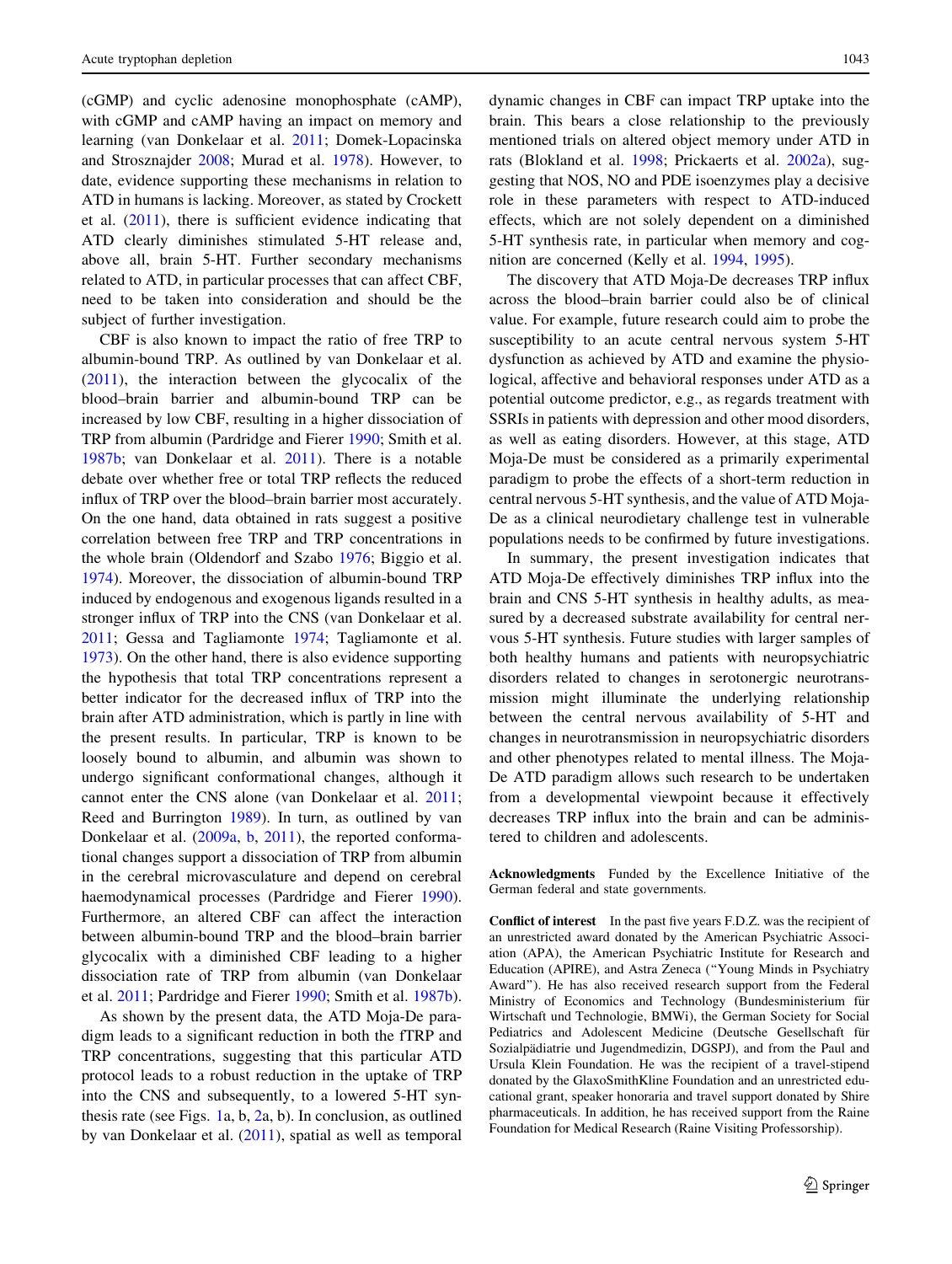<span id="page-7-0"></span>Open Access This article is distributed under the terms of the Creative Commons Attribution License which permits any use, distribution, and reproduction in any medium, provided the original author(s) and the source are credited.

#### References

- Biggio G, Fadda F, Fanni P, Tagliamonte A, Gessa GL (1974) Rapid depletion of serum tryptophan, brain tryptophan, serotonin and 5-hydroxyindoleacetic acid by a tryptophan-free diet. Life Sci 14(7):1321–1329
- Biskup CS, Sánchez CL, Arrant A, van Swearingen AED, Kuhn C, Zepf FD (2012) Effects of acute tryptophan depletion on brain serotonin function and concentrations of dopamine and norepinephrine in C57BL/6J and BALB/cJ mice. PLOS One (in press)
- Blokland A, Prickaerts J, Honig W, de Vente J (1998) Statedependent impairment in object recognition after hippocampal NOS inhibition. Neuroreport 9(18):4205–4208
- Connolly HM, Crary JL, McGoon MD, Hensrud DD, Edwards BS, Edwards WD, Schaff HV (1997) Valvular heart disease associated with fenfluramine-phentermine. N Engl J Med 337(9):581– 588. doi:[10.1056/NEJM199708283370901](http://dx.doi.org/10.1056/NEJM199708283370901)
- Crockett MJ, Clark L, Roiser JP, Robinson OJ, Cools R, Chase HW, den Ouden H, Apergis-Schoute A, Campbell-Meikeljohn D, Seymour B, Sahakian BJ, Rogers RD, Robbins TW (2012) Converging evidence for central 5-HT effects in acute tryptophan depletion. Mol Psychiatry 17:121–123. doi[:10.1038/mp.](http://dx.doi.org/10.1038/mp.2011.106) [2011.106](http://dx.doi.org/10.1038/mp.2011.106)
- Dawson VL, Dawson TM (1996) Nitric oxide actions in neurochemistry. Neurochem Int 29(2):97–110
- Demal U (1999) SKIDPIT-light screeningbogen. Universität Wien
- Demisch L, Kewitz A, Schmeck K, Sadigorsky S, Barta S, Dierks T, Poustka F (2002) Methodology of rapid tryptophan depletion (RTD): impact of gender and body weight. Eur Arch Psychiatry Clin Neurosci 252(Suppl 2):I/25
- Domek-Lopacinska K, Strosznajder JB (2008) The effect of selective inhibition of cyclic GMP hydrolyzing phosphodiesterases 2 and 5 on learning and memory processes and nitric oxide synthase activity in brain during aging. Brain Res 1216:68–77
- Gessa GL, Tagliamonte A (1974) Possible role of free serum tryptophan in the control of brain tryptophan level and serotonin synthesis. Adv Biochem Psychopharmacol 11:119–131
- Graham DJ, Green L (1997) Further cases of valvular heart disease associated with fenfluramine-phentermine. N Engl J Med 337(9): 635. doi:[10.1056/NEJM199708283370911](http://dx.doi.org/10.1056/NEJM199708283370911)
- Kaehler ST, Singewald N, Sinner C, Philippu A (1999) Nitric oxide modulates the release of serotonin in the rat hypothalamus. Brain Res 835(2):346–349 (pii:S0006-8993(99)01599-1)
- Kelly PA, Thomas CL, Ritchie IM, Arbuthnott GW (1994) Cerebrovascular autoregulation in response to hypertension induced by NG-nitro-L-arginine methyl ester. Neuroscience 59:13–20
- Kelly PA, Ritchie IM, Arbuthnott GW (1995) Inhibition of neuronal nitric oxide synthase by 7-nitroindazole: effects upon local cerebral blood flow and glucose use in the rat. J Cereb Blood Flow Metab 15:766–773
- Kewitz A (2002) Biochemische untersuchungen zur optimierung des ''Rapid Tryptophan Depletion-Test'' (RTD)––eine physiologische methode zur akuten verminderung der zentralnervösen serotonin-synthese in der psychobiologischen forschung. Doctoral Thesis, Johann Wolfgang Goethe-Universität, Frankfurt am Main, Germany
- Li R, Serdula MK, Williamson DF, Bowman BA, Graham DJ, Green L (1999) Dose-effect of fenfluramine use on the severity of valvular heart disease among fen-phen patients with valvulopathy. Int J Obes Relat Metab Disord 23(9):926–928
- Lieben CK, Blokland A, Westerink B, Deutz NE (2004) Acute tryptophan and serotonin depletion using an optimized tryptophan-free protein–carbohydrate mixture in the adult rat. Neurochem Int 44(1):9–16
- Murad F, Mittal CK, Arnold WP, Katsuki S, Kimura H (1978) Guanylate cyclase: activation by azide, nitro compounds, nitric oxide, and hydroxyl radical and inhibition by hemoglobin and myoglobin. Adv Cyclic Nucleotide Res 9:145–158
- Oldendorf WH, Szabo J (1976) Amino acid assignment to one of three blood–brain barrier amino acid carriers. Am J Physiol 230(1):94–98
- Pardridge WM (1983) Brain metabolism: a perspective from the blood–brain barrier. Physiol Rev 63(4):1481–1535
- Pardridge WM (1998) Blood–brain barrier carrier-mediated transport and brain metabolism of amino acids. Neurochem Res 23: 635–644
- Pardridge WM, Fierer G (1990) Transport of tryptophan into the brain from the circulating, albumin-bound pool in rats and rabbits. J Neurochem 54:971–976
- Prickaerts J, de Vente J, Honig W, Steinbusch HW, Blokland A (2002a) cGMP, but not cAMP, in rat hippocampus is involved in early stages of object memory consolidation. Eur J Pharmacol 436(1–2):83–87
- Prickaerts J, van Staveren WC, Sik A, Markerink-van Ittersum M, Niewohner U, van der Staay FJ, Blokland A, de Vente J (2002b) Effects of two selective phosphodiesterase type 5 inhibitors, sildenafil and vardenafil, on object recognition memory and hippocampal cyclic GMP levels in the rat. Neuroscience 113(2): 351–361
- Smith QR (2000) Transport of glutamate and other amino acids at the blood–brain barrier. J Nutr 130(Suppl 4S):1016S–1122S
- Reed RG, Burrington CM (1989) The albumin receptor effect may be due to a surface-induced conformational change in albumin. J Biol Chem 264(17):9867–9872
- Smith QRS, Stoll J (1998) Blood–brain barrier amino acid transport. In: Pardridge WM (ed) Introduction to the blood–brain-barrier. University Press, Cambridge, pp 189–197
- Smith QR, Momma S, Aoyagi M, Rapoport SI (1987a) Kinetics of neutral amino acid transport across the blood–brain barrier. J Neurochem 49(5):1651–1658
- Smith QR, Momma S, Aoyagi M, Rapoport SI (1987b) Kinetics of neutral amino acid transport across the blood–brain barrier. J Neurochem 49:1651–1658
- Stadler C, Zepf FD, Demisch L, Schmitt M, Landgraf M, Poustka F (2007) Influence of rapid tryptophan depletion on laboratoryprovoked aggression in children with ADHD. Neuropsychobiology 56(2–3):104–110. doi:[10.1159/000112951](http://dx.doi.org/10.1159/000112951)
- Tagliamonte A, Biggio G, Vargiu L, Gessa GL (1973) Free tryptophan in serum controls brain tryptophan level and serotonin synthesis. Life Sci II 12(6):277–287
- van Donkelaar EL, Ferrington L, Blokland A, Steinbusch HW, Prickaerts J, Kelly PA (2009a) Acute tryptophan depletion in rats alters the relationship between cerebral blood flow and glucose metabolism independent of central serotonin. Neuroscience 163(2):683–694. doi:[10.1016/j.neuroscience.2009.06.063](http://dx.doi.org/10.1016/j.neuroscience.2009.06.063)
- van Donkelaar EL, van den Hove DL, Blokland A, Steinbusch HW, Prickaerts J (2009b) Stress-mediated decreases in brain-derived neurotrophic factor as potential confounding factor for acute tryptophan depletion-induced neurochemical effects. Eur Neuropsychopharmacol 19(11):812–821. doi[:10.1016/j.euroneuro.](http://dx.doi.org/10.1016/j.euroneuro.2009.06.012) [2009.06.012](http://dx.doi.org/10.1016/j.euroneuro.2009.06.012)